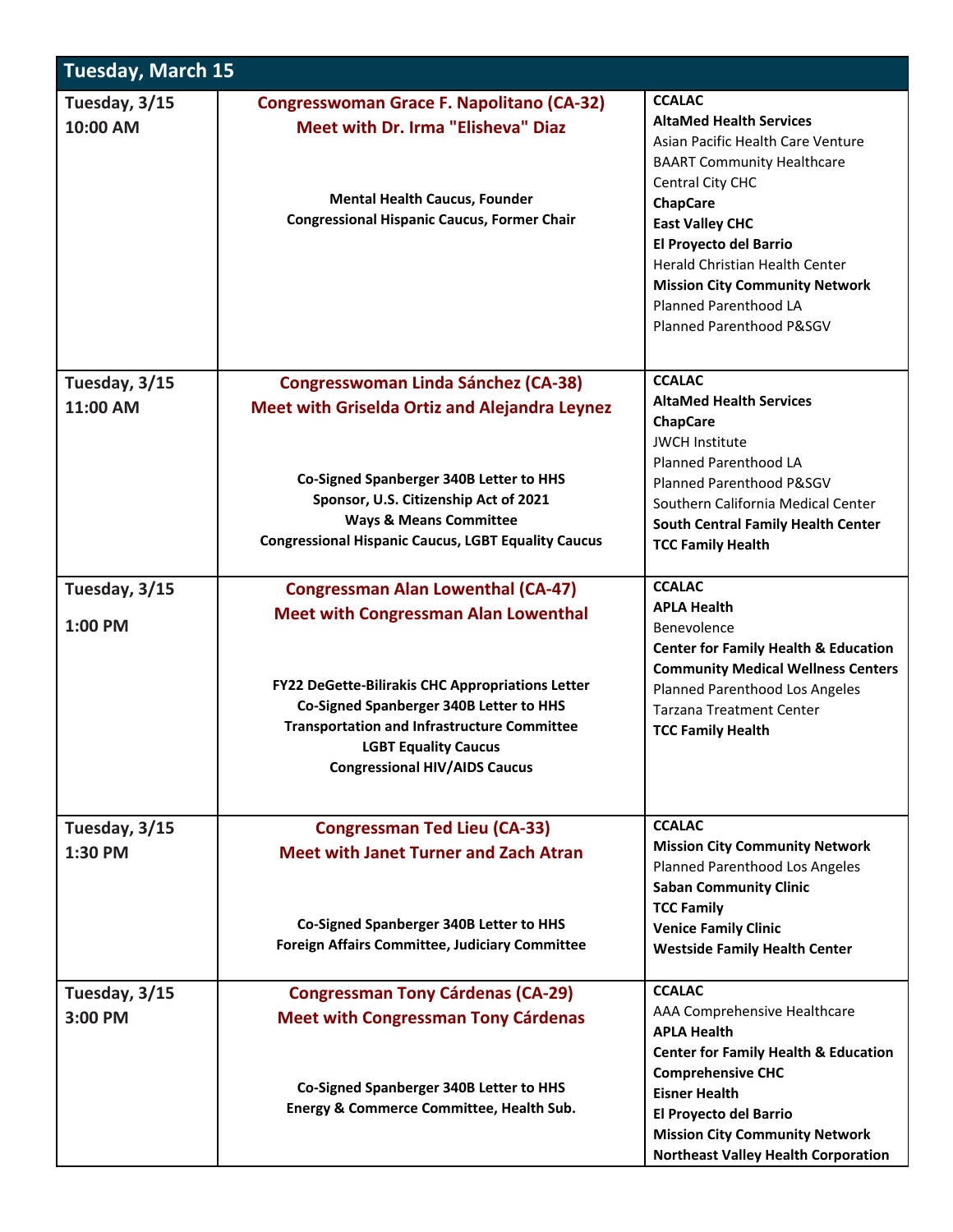|                            |                                                       | Planned Parenthood Los Angeles                                            |
|----------------------------|-------------------------------------------------------|---------------------------------------------------------------------------|
|                            |                                                       | <b>San Fernando CHC</b>                                                   |
|                            |                                                       | Southern California Medical Center                                        |
|                            |                                                       | <b>Valley Community Healthcare</b>                                        |
|                            |                                                       |                                                                           |
| <b>Wednesday, March 16</b> |                                                       |                                                                           |
| Wednesday, 3/16            | <b>Congresswoman Maxine Waters (CA-43)</b>            | <b>CCALAC</b>                                                             |
| 8:30 AM                    | <b>Meet with Congresswoman Maxine Waters</b>          | <b>APLA Health</b>                                                        |
|                            |                                                       | <b>Behavioral Health Services</b>                                         |
|                            |                                                       | <b>Benevolence Health Center</b>                                          |
|                            | House Committee on Financial Services, Chair          | Central Neighborhood Health Fdn                                           |
|                            |                                                       | <b>Eisner Health</b>                                                      |
|                            |                                                       | Los Angeles LGBT Center                                                   |
|                            |                                                       | <b>Mission City Community Network</b>                                     |
|                            |                                                       | <b>Planned Parenthood LA</b>                                              |
|                            |                                                       | St. Anthony Medical Centers                                               |
|                            |                                                       | St. John's Community Health<br><b>The Achievable Clinic</b>               |
|                            |                                                       | <b>Venice Family Clinic</b>                                               |
|                            |                                                       | <b>Watts Healthcare</b>                                                   |
|                            |                                                       | Wilmington Community Clinic                                               |
|                            |                                                       |                                                                           |
| Wednesday, 3/16            | <b>Congresswoman Lucille Roybal-Allard (CA-40)</b>    | <b>CCALAC</b>                                                             |
| 10:00 AM                   | <b>Meet with Debbie Jessup, Health Policy Advisor</b> | <b>AltaMed Health Services</b>                                            |
|                            |                                                       | Angeles CHC                                                               |
|                            |                                                       | <b>BAART</b>                                                              |
|                            | House Appropriations Committee, LHHS Sub.             | <b>Behavioral Health Services</b>                                         |
|                            | Co-Signed Spanberger 340B Letter to HHS               | Central City CHC<br>Central Neighborhood Health Fdn                       |
|                            |                                                       | <b>Eisner Health</b>                                                      |
|                            |                                                       | Family Health Care Centers Greater LA                                     |
|                            |                                                       | <b>JWCH Institute</b>                                                     |
|                            |                                                       | Kedren CHC                                                                |
|                            |                                                       | Northeast Community Clinic                                                |
|                            |                                                       | <b>Planned Parenthood LA</b>                                              |
|                            |                                                       | <b>QueensCare Health Centers</b>                                          |
|                            |                                                       | <b>South Central Family Health Center</b><br><b>UMMA Community Clinic</b> |
|                            |                                                       | <b>Universal CHC</b>                                                      |
|                            |                                                       | Via Care                                                                  |
| Wednesday, 3/16            | <b>Congressman Adam Schiff (CA-28)</b>                | <b>CCALAC</b>                                                             |
| 12:30 PM                   | <b>Meet with Congressman Adam Schiff</b>              | All For Health, Health For All                                            |
|                            |                                                       | <b>All-Inclusive CHC</b>                                                  |
|                            |                                                       | <b>AltaMed Health Services</b>                                            |
|                            |                                                       | <b>APLA Health</b>                                                        |
|                            | Co-Signed Spanberger 340B Letter to HHS               | Asian Pacific Health Care Venture                                         |
|                            | <b>Permanent Select Committee on Intelligence</b>     | <b>Comprehensive CHC</b>                                                  |
|                            |                                                       | <b>IMCES</b>                                                              |
|                            |                                                       | <b>JWCH Institute</b>                                                     |
|                            |                                                       | Los Angeles LGBT Center                                                   |
|                            |                                                       | Planned Parenthood Los Angeles                                            |
|                            |                                                       | <b>Planned Parenthood PSGV</b>                                            |
|                            |                                                       | <b>QueensCare Health Centers</b>                                          |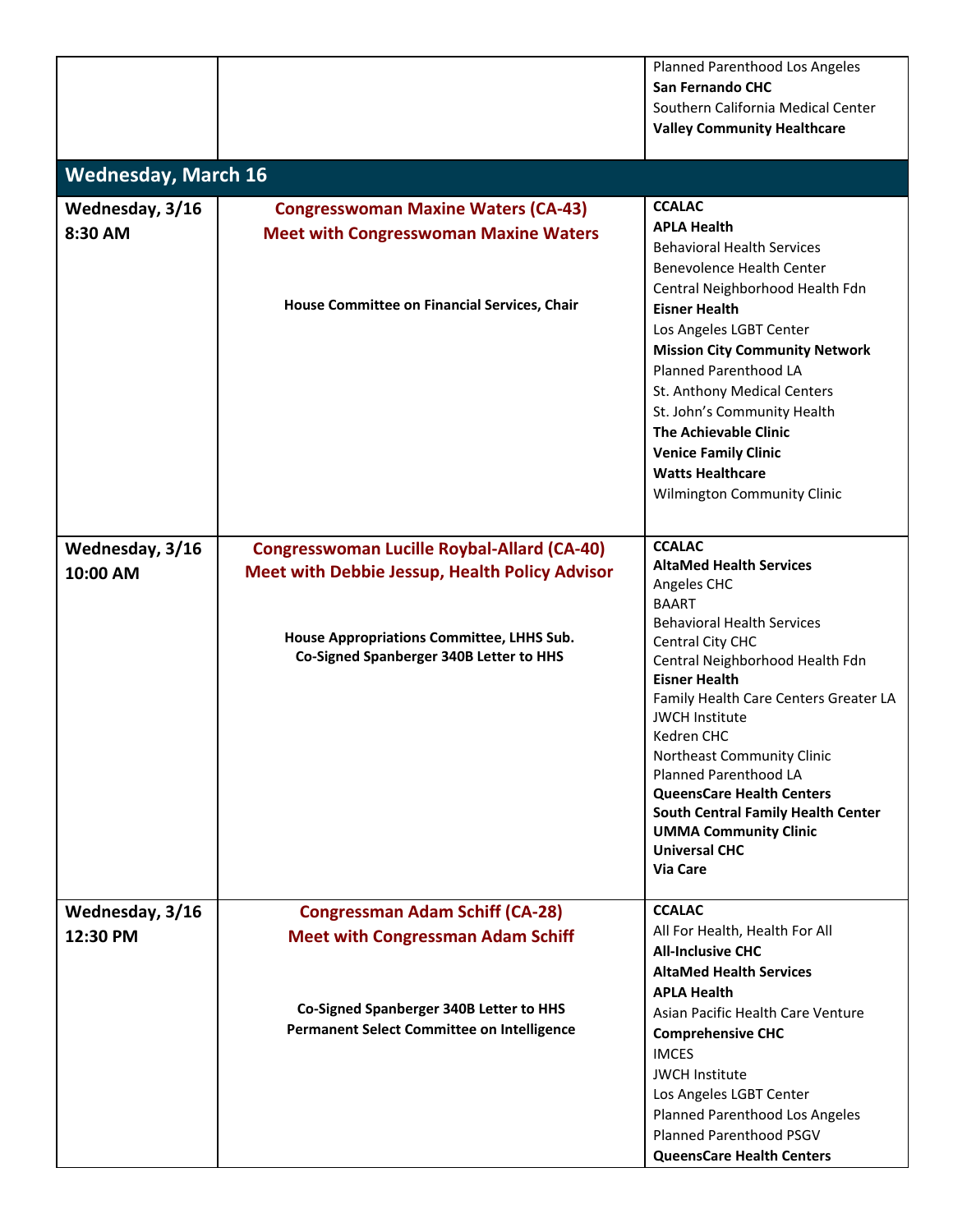| <b>Saban Community Clinic</b> |
|-------------------------------|
| St. Anthony Medical Centers   |

| <b>Thursday, March 17</b>  |                                                                                                                                                                                                 |                                                                                                                                                                                                                                                                                                                                                                                                                                                                                                                                                                      |
|----------------------------|-------------------------------------------------------------------------------------------------------------------------------------------------------------------------------------------------|----------------------------------------------------------------------------------------------------------------------------------------------------------------------------------------------------------------------------------------------------------------------------------------------------------------------------------------------------------------------------------------------------------------------------------------------------------------------------------------------------------------------------------------------------------------------|
| Thursday, 3/17<br>8:00 AM  | <b>Congressman Jimmy Gomez (CA-34)</b><br><b>Meet with Bertha Alisia Guerrero, Chief of Staff,</b><br><b>Congressman tentative</b>                                                              | <b>CCALAC</b><br><b>All-Inclusive CHC</b><br><b>AltaMed Health Services</b><br>Angeles CHC<br><b>APLA Health &amp; Wellness</b><br><b>Arroyo Vista Family Health Center</b>                                                                                                                                                                                                                                                                                                                                                                                          |
|                            | Co-Signed Spanberger 340B Letter to HHS<br>Ways and Means Committee, Health Sub.<br><b>Congressional Hispanic Caucus</b><br><b>Asian Pacific American Caucus</b><br><b>LGBT Equality Caucus</b> | Asian Pacific Health Care Venture<br><b>BAART</b><br>Clinica Monsenor Oscar A. Romero<br><b>Chinatown Service Center</b><br>Complete Care CHC<br><b>Comprehensive CHC</b><br><b>Eisner Health</b><br><b>IMCES</b><br><b>JWCH Institute</b><br><b>Kheir Center</b><br>Los Angeles Christian Health Centers<br><b>LA LGBT</b><br>Northeast Community Clinic<br>Planned Parenthood P&SGV<br><b>QueensCare Health Centers</b><br><b>Saban Community Clinic</b><br>St. Anthony Medical Centers<br>St. John's Community Health<br>Unicare CHC<br><b>White Memorial CHC</b> |
| Thursday, 3/17<br>9:00 AM  | <b>Congresswoman Norma Torres (CA-35)</b><br><b>Meet with Silvia Ruelas</b>                                                                                                                     | <b>CCALAC</b><br><b>CHAISR</b><br><b>East Valley CHC</b><br><b>Mission City Community Network</b><br>Planned Parenthood Los Angeles                                                                                                                                                                                                                                                                                                                                                                                                                                  |
|                            | Co-Signed Spanberger 340B Letter to HHS<br><b>House Appropriations Committee</b><br><b>Central America Caucus, Primary Care Caucus</b>                                                          | Pomona CHC dba Parktree CHC<br>Unicare CHC                                                                                                                                                                                                                                                                                                                                                                                                                                                                                                                           |
| Thursday, 3/17<br>11:00 AM | <b>Congressman Mike Garcia (CA-25)</b><br><b>Meet with Congressman Mike Garcia &amp; Jacob</b><br><b>Gattman, Legislative Assistant</b>                                                         | <b>CCALAC</b><br><b>Bartz-Altadonna CHC</b><br><b>JWCH Institute</b><br><b>Northeast Valley Health Corporation</b><br>Planned Parenthood Los Angeles<br><b>Tarzana Treatment Centers</b>                                                                                                                                                                                                                                                                                                                                                                             |
| Thursday, 3/17<br>12:30 PM | <b>Congressman Brad Sherman (CA-30)</b><br><b>Meet with Congressman Brad Sherman</b>                                                                                                            | <b>CCALAC</b>                                                                                                                                                                                                                                                                                                                                                                                                                                                                                                                                                        |